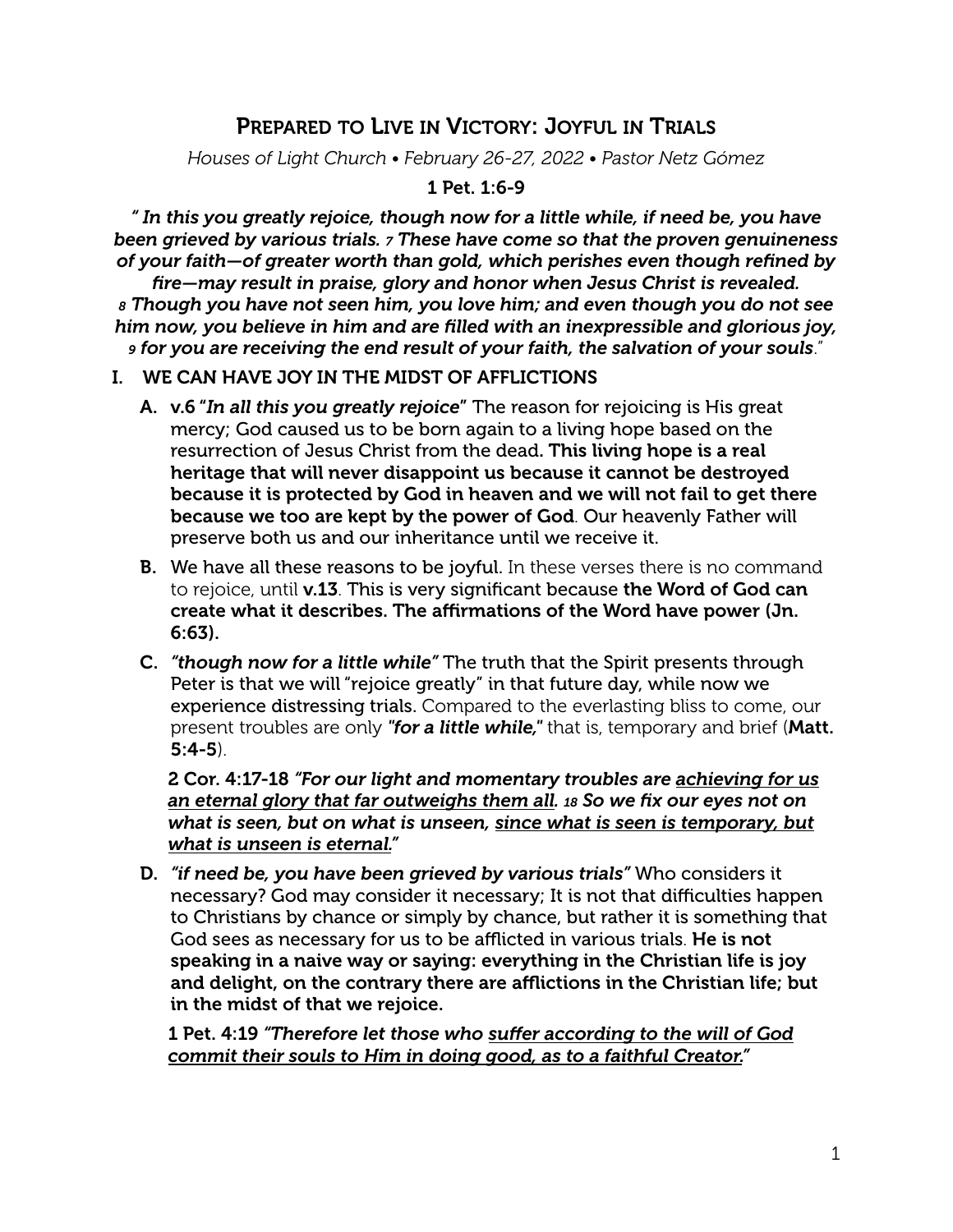E. Yes, we can do two things: be saddened by what is happening but at the same time rejoiced by the glory to come. There is a paradox here that in the Christian there is great joy even while we are afflicted in various trials.

2 Cor. 6:10 *"sorrowful, yet always rejoicing; poor, yet making many rich; having nothing, and yet possessing everything."*

F. *"various trials"* The kinds of trials we face are varied and challenge our faithfulness to God's will, but the reason joy can be sustained during afflictions is because the genuineness of our faith will be tested. The word *"trials"* in this verse does not mean the internal struggle with the evil inclination, but the sufferings that happen to us from the outside and that anguish us.

#### v.7 *"These have come so that the proven genuineness of your faith—of greater worth than gold, which perishes even though refined by fire—may result in praise, glory and honor when Jesus Christ is revealed."*

- G. This genuine faith is more precious than gold, and trials do to faith what *"fire"* does to *"gold."* They purify it and reveal its true value and authenticity. God purifies our faith with trials, helping us realize the inadequacy of anything but trusting Him in these situations so that when He returns it will be found in praise, glory and honor at the revelation of Jesus Christ.
- H. The praise, glory and honor of whom? The answer is yours and mine because our faith, which is authentic, will be honored by God.

1 Cor. 4:5 *"Therefore judge nothing before the appointed time; wait until the Lord comes. He will bring to light what is hidden in darkness and will expose the motives of the heart. At that time each will receive their praise from God."*

1 Pet. 5:4 *"And when the Chief Shepherd appears, you will receive the crown of glory that will never fade away."*

I. When faith remains firm it will bring much praise, glory and honor on the day that Jesus is revealed to the whole world; Indeed, this word *never fade away* is the same word that Peter used when speaking of our inheritance (1 Pet. 1:4). The glorification of the saints is a very notorious doctrine in the New Testament, it should not surprise us that because of genuine faith we receive praise from God.

#### Rom. 2:29b *"…Such a person's praise is not from other people, but from God."*

- **J.** This does not mean any position superior to Christ, much less, but rather that honor comes because of our genuine faith IN Jesus Christ, although we do not see Him.…
- II. THE MIRACLE OF LOVING HIM EVEN THOUGH WE HAVEN'T SEEN HIM
	- A. v.8 *"Though you have not seen him, you love him; and even though you do not see him now, you believe in him and are filled with an inexpressible and glorious joy."* Peter knows that he has a kind of advantage over these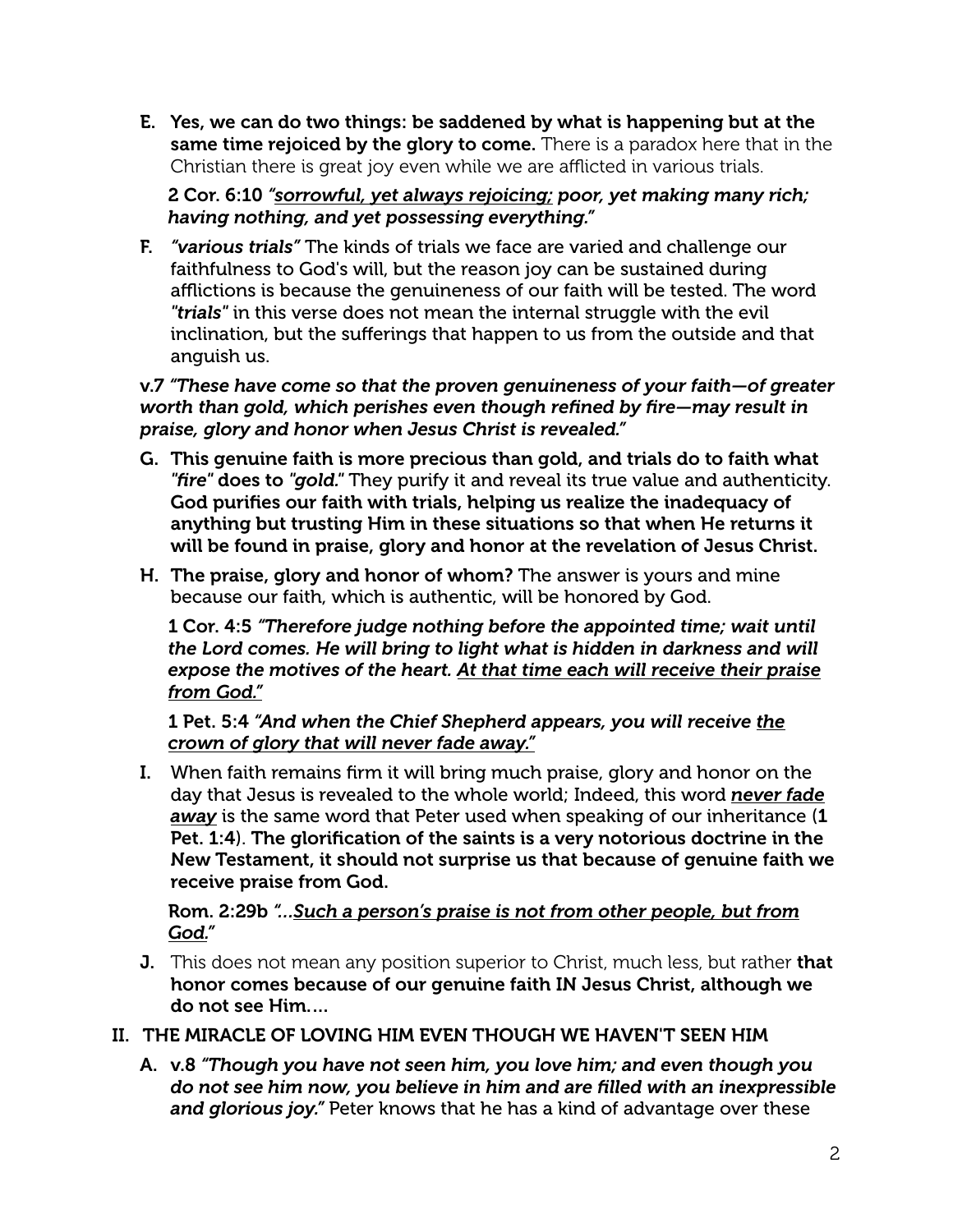believers because he did see the Lord, he saw Him suffer and he saw Him rise again. The obstacle to joy could be not having been there with Peter seeing Jesus and it can make us feel tempted to doubt but despite not seeing Him now we can love Him and trust Him to the point of rejoicing with a glorious and indescribable joy precisely because that it was He who produced this love, trust and joy.

1 Jn. 4:19 *"We love Him because He first loved us."*

B. Because the joy and love we have is not based on having been there to see it before or now. I repeat, the reason we really love him is a miracle of the new birth. Peter tells them this love they have for Him is something that only the new birth produces as a result of the resurrection of Jesus. Loving Jesus and believing in Him is proof of the miracle of the new birth. We do not love him because we are very spiritual or very good but because of the work of the risen Jesus.

1 Jn. 5:1 *"Everyone who believes that Jesus is the Christ is born of God, and everyone who loves the father loves his child as well."*

C. *"inexpressible and glorious joy"* This glorious joy is because of the hope that anticipates the glory of God. Seeing this glory has an effect on the kind of joy we will have.

2 Cor. 3:18 *"And we all, who with unveiled faces contemplate the Lord's glory, are being transformed into his image with ever-increasing glory, which comes from the Lord, who is the Spirit."*

D. When you focus on the glory that comes when Jesus is revealed it gives you a kind of joy that makes it glorious, it's something supernatural.

Rom 5:2 *" through whom we have gained access by faith into this grace in which we now stand. And we boast in the hope of the glory of God."*

v.9 *"for you are receiving the end result of your faith, the salvation of your souls."*

E. In other words, by loving Him, believing in Him and rejoicing in this supernatural joy, we are now obtaining the end of our faith, that is, the salvation of our lives. We have been saved but right now we are being saved. But at Jesus' return we will gain *"complete salvation of [our] souls"* (ie, glorification, though not necessarily exemption from physical suffering and death now). The Greek word translated "souls" (psychon) refers to our persons, that is, to all the beings that God has saved (Mk 3:4; 8:34-37; Rom 13:1; 1 Thess 2:8; Jas 1:21; 5:20). A better translation would *be "of our life."* This is part of the reason we also experience joy in present trials. Since our salvation comes by faith, it is consistent that we must continue to trust God now. We are already experiencing our salvation but we still have to see much more which will happen when Jesus appears in heaven.